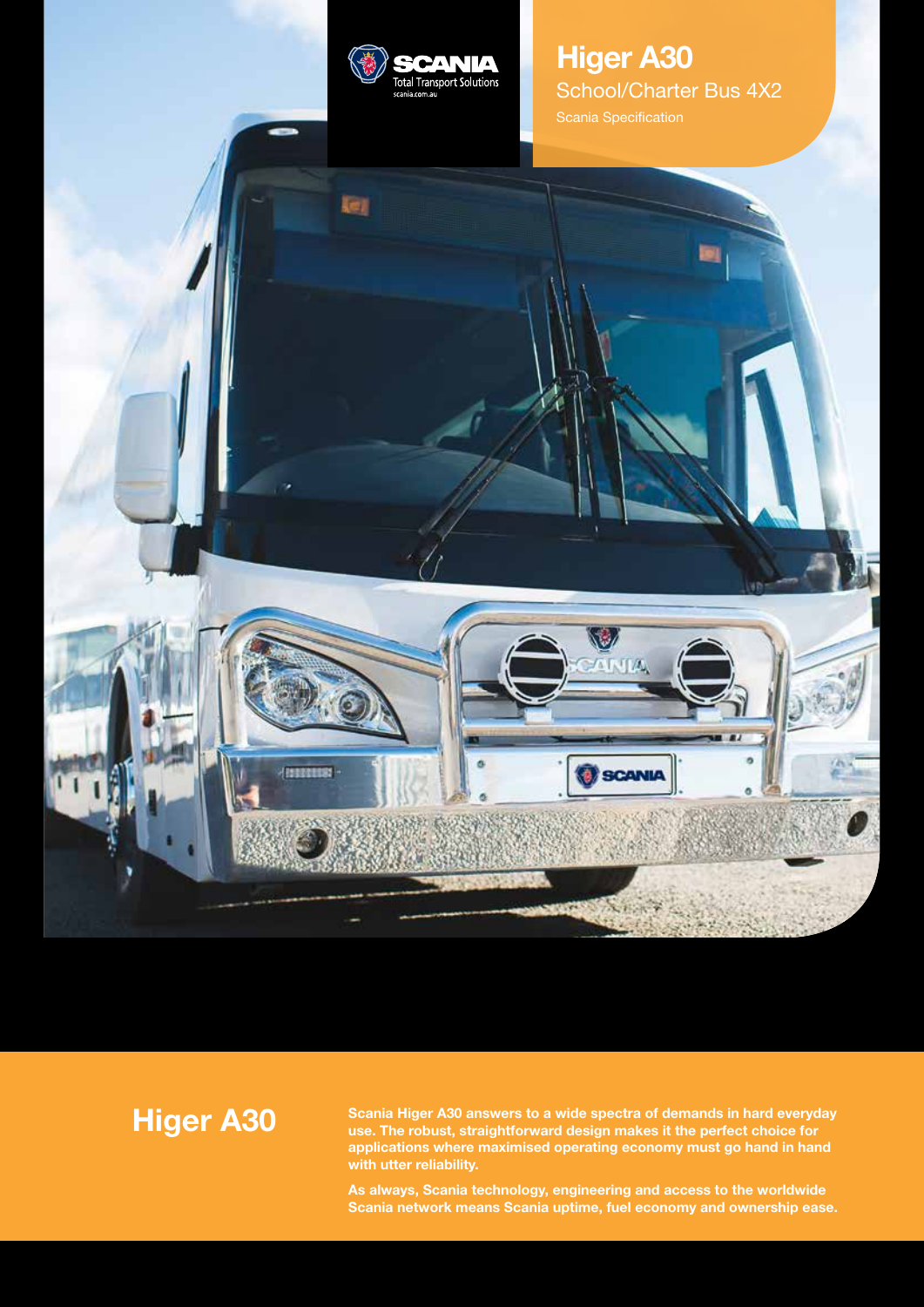# **Higer A30**

School/Charter Bus 4X2

Scania Specification

Scania is a global manufacturer of bus and coach chassis that meet the needs of operators on every continent. With total design and production control over chassis and powertrain, Scania delivers unrivalled reliability, durability and performance. Scania's Euro 5 engines meet and beat the most stringent environmental standards around.



CANIA **Total Transport Solutions** 



#### **Engine Features**

#### **K 310 IB 4X2**

- Model DC09 110 / 310
- Swept Volume 9 Litre
- Cylinders Inline 5
- Power (Hp) 310
- Power (kW) 228
- Torque (Nm) 1550 @ 1100 1350
- Injection System PDE
- Emission Level Euro 5
- Emission Control SCR
- Alternators 2 x 150 Amps

#### hp 380 **Ib/ft Automatic Transmission**

- 360 Transmission ZF 6AP1700B'
- 340 Type Automated 2 pedal manual
- Gears 6
- 300 Hydraulic Retarder

## **Manual Transmission**

- 240 Transmission Scania GR875 Opticruise 180<br>180 - Paul VII<br>180 - Paul VIII
- Type Opticruise
- Gears 8

#### **Front Axle**

- Model AMA 860
- Type Rigid I Beam
- Technical Rating 7,500 kgs

#### **Drive Axle**

- Model ADA 1300
- Type Hypoid
- Differential R660
- Technical Rating 12,000 kgs
- Ratio (Automatic Transmission) Automatic Transmission - 4.88:1
- Ratio (Manual Transmission) Manual Transmission - 3.07:1

#### **Suspension**

- Front Axle Suspension 2 x Air Bags
- Drive Axle Suspension 4 x Air Bags
- Full Kneeling Function
- Raise and Lower Function
- Level Control Electronic
- Anti Roll Bar Front and Rear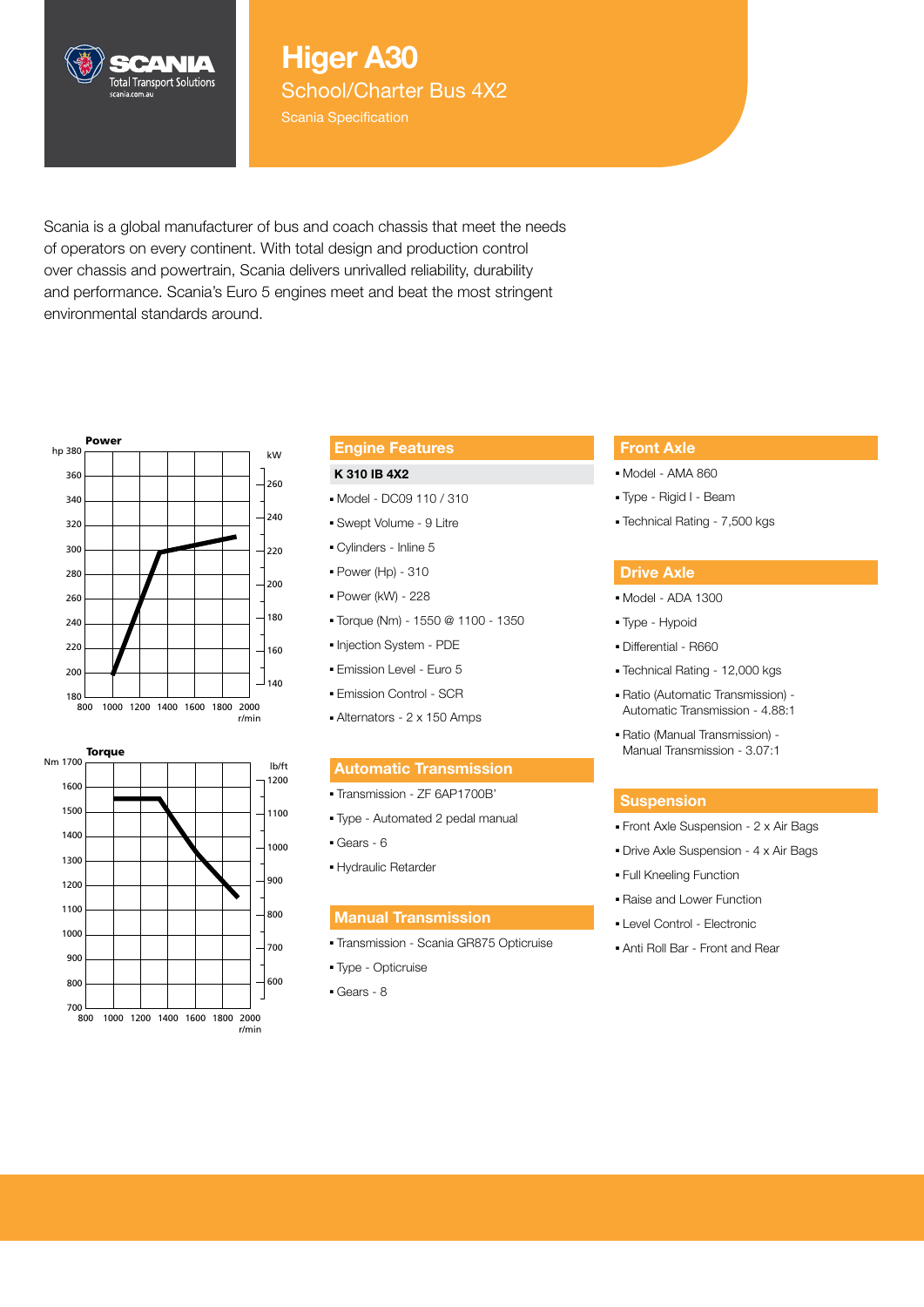



#### **Brakes**

- Front Axle Disc
- Rear Axle Disc
- ABS
- EBS
- Traction Control

#### **Wheels**

- Rim Size 22.5" X 8.25"
- Type Dura-Bright Alloy
- Optional Steel Rim

#### **Tyres**

- Make Michelin
- Size 295/80

#### **Fuel Tank**

■ Capacity - 310 Litre

#### **Electrical**

- Voltage 24 V
- Batteries 2 x 12 V 225 aH
- System CAN Bus

#### **Features**

- Ergonomic Driver Instrument Panel
- Adjustable Steering Column for tilt and reach
- Scania Communicator telematics
- 19,500 kgs technical capacity chassis
- Cruise Control
- Drivers electrical blinds
- Reversing camera with on board lcd screen
- Dedicated drivers A/C
- Lockable storage under driver seat
- 150kg rated ISRI multi adjustable driver's seat
- Robust luggage racks with integrated LED lights
- Aluminium chequered floor in luggage bins
- Kovekta Air Conditioning System
- Radiant floor heating
- Security access fuel tank
- On board first aid box and tool box
- 12 volt power supply
- Front and rear fog lights
- Vinyl flooring
- Lift up wheel arches
- TFNSW category 3 and category 4 compliant
- Secure hinged fuel cap
- Hill hold
- Downhill Speed Control function (available with Opticruise transmission)
- Under engine protection
- Driver configurable dash display
- 10mm air lines
- Remote engine start/stop in engine bay
- Battery isolator in dash
- Scania Assistance



Scania Driver Support

#### **Options**

- Extensive seat choices available
- Vehicle curtains
- DVD and Tachograph
- Windscreen stoneguard
- Digital CCTV System
- UHF/Two Way Radio
- Bull Bar
- Mining Specification available (48 - 53 Seat)
- E-Injector air pre clean system
- Maintenance and Repair Programmes available
- Competitive Scania Finance solutions ■ Webasto diesel cooling system heater
- Tyre pressure monitoring
- Air cleaner dust ejector system